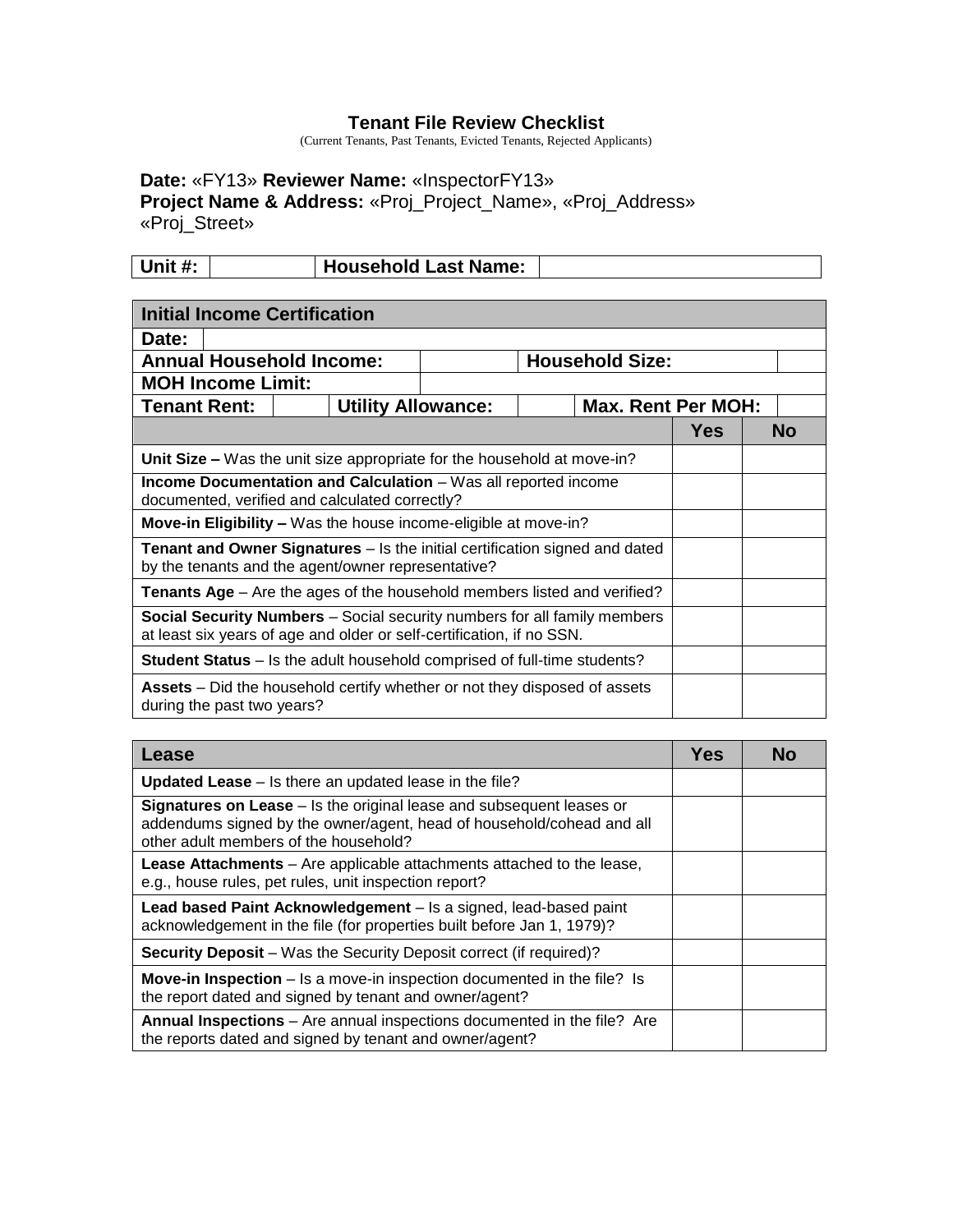| <b>Household Last Name:</b> |  |
|-----------------------------|--|

| <b>Annual Income Recertification</b>                                                                                                    |  |                           |  |                           |            |           |  |
|-----------------------------------------------------------------------------------------------------------------------------------------|--|---------------------------|--|---------------------------|------------|-----------|--|
| Date:                                                                                                                                   |  |                           |  |                           |            |           |  |
| <b>Annual Household Income:</b><br><b>Household Size:</b>                                                                               |  |                           |  |                           |            |           |  |
| <b>MOH Income Limit:</b>                                                                                                                |  |                           |  |                           |            |           |  |
| <b>Tenant Rent:</b>                                                                                                                     |  | <b>Utility Allowance:</b> |  | <b>Max. Rent Per MOH:</b> |            |           |  |
|                                                                                                                                         |  |                           |  |                           | <b>Yes</b> | <b>No</b> |  |
| <b>Recertification Notices</b> – Were recertification notices provided within<br>required timeframes?                                   |  |                           |  |                           |            |           |  |
| Unit Size - Is the unit size appropriate for the size of household?                                                                     |  |                           |  |                           |            |           |  |
| Income Documentation and Calculation - Was all reported income<br>documented, verified and calculated correctly?                        |  |                           |  |                           |            |           |  |
| <b>Over-Income?</b> – Is the household's annual, recertified income over the<br>current income limit for the size of the household?     |  |                           |  |                           |            |           |  |
| <b>Timeliness</b> – Were recertifications completed on time?                                                                            |  |                           |  |                           |            |           |  |
| Tenant and Owner Signatures - Is the annual recertification form signed<br>and dated by the tenants and the agent/owner representative? |  |                           |  |                           |            |           |  |
| Rent Increase -<br>Was the rent increased over the previous year?                                                                       |  |                           |  |                           |            |           |  |
| Was a 30-day rent increase notice provided to tenant?                                                                                   |  |                           |  |                           |            |           |  |
| Was the rent increase within the limit allowed by MOH?                                                                                  |  |                           |  |                           |            |           |  |

| <b>File Organization</b>                        | <b>Yes</b> | <b>No</b> |
|-------------------------------------------------|------------|-----------|
| Is the file organized?                          |            |           |
| Are the documents easily identifiable?          |            |           |
| Are tenant file documents legible?              |            |           |
| Are corrections explained, initialed and dated? |            |           |
| Notes:                                          |            |           |
|                                                 |            |           |
|                                                 |            |           |

| <b>Move-Out/Eviction</b>                                                                                           | Yes | Nο |
|--------------------------------------------------------------------------------------------------------------------|-----|----|
| <b>Move-out Inspection</b> – Is the move-out inspection dated?                                                     |     |    |
| <b>Return of Security Deposit</b> – Was the security deposit refunded to the<br>tenant in accordance with the law? |     |    |
| <b>Damages and Charges</b> - Was an itemized list of damages and charges<br>provided to the tenant?                |     |    |
| Additional Charges - Were any additional charges paid by tenant?                                                   |     |    |
| <b>Eviction Documentation</b> – Are the reason for the eviction and the eviction<br>process documented?            |     |    |